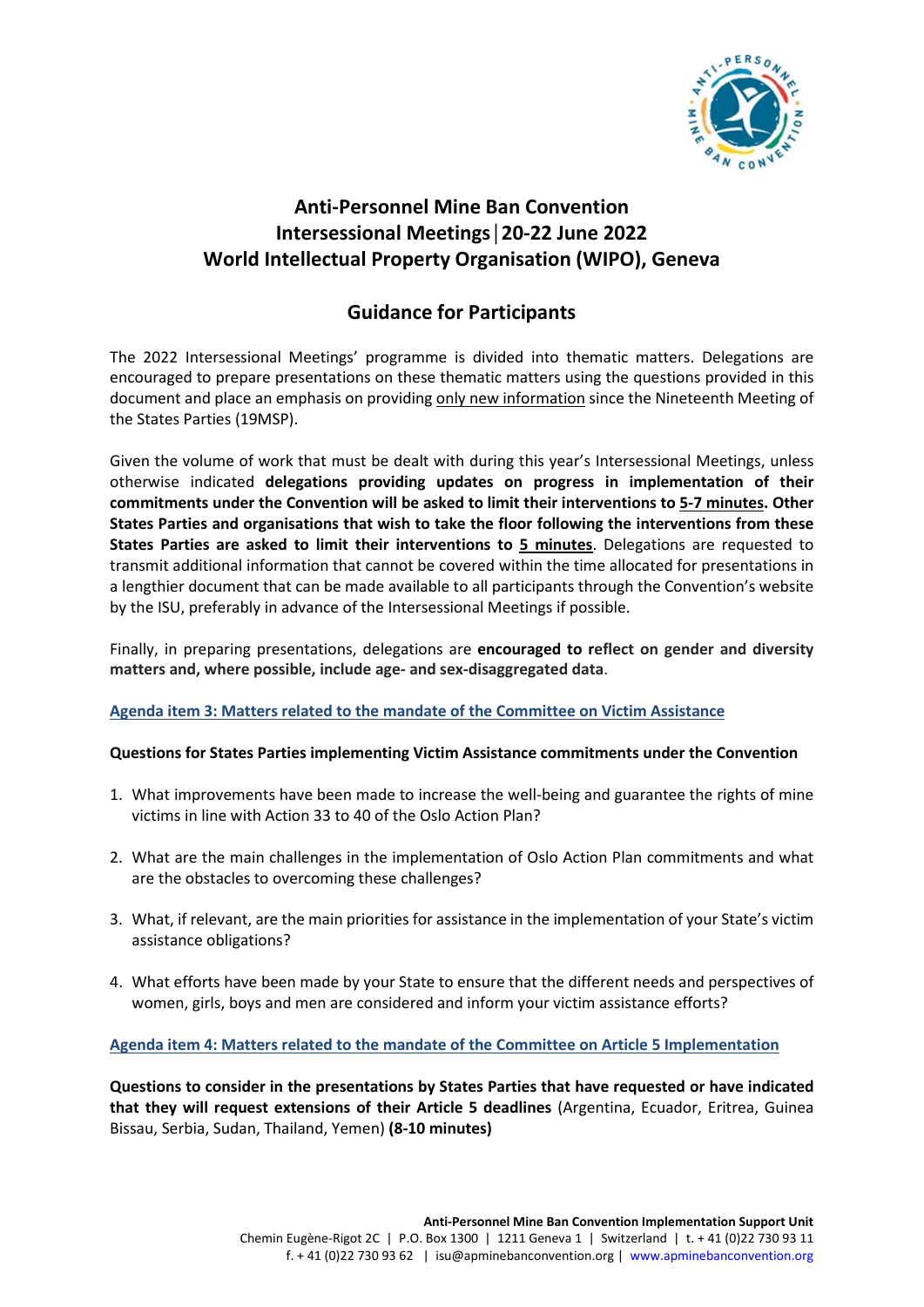- 1. What are the circumstances that impede the ability of your State to destroy or ensure the destruction of all anti-personnel mines in mined areas under your State's jurisdiction or control?
- 2. What work remains in order for your State to be in compliance with its obligation to have destroyed or ensured the destruction of all anti-personnel mines in mined areas under your State's jurisdiction or control?
- 3. What is the amount of time requested and what is the rationale for this request?
- 4. What is your State's plan to destroy or ensure the destruction of all anti-personnel mines in mined areas under your State's jurisdiction or control?
- 5. What efforts will be carried out to ensure the effective exclusion of civilians from these mined areas?
- 6. What, if any, are the main challenges faced and what are the priorities for external assistance in the fulfilment of your State's Article 5 obligations up to and during the requested extension period?
- 7. What efforts have been made by your State to ensure that the different needs and perspectives of women, girls, boys and men are considered and inform your implementation efforts?

## **Questions for consideration in the presentations by States Parties submitting updated work plans (5-7 minutes)**

- 1. What progress has been made in the implementation of your State's national demining programme since the last update provided to the States Parties at the 19MSP?
- 2. What work remains in order for your State to be in compliance with its Article 5 obligations?
- 3. What is your State's plan for implementation of Article 5 including mine risk education and reduction efforts?
- 4. Is your State on track to fulfilling its mine clearance obligations under Article 5 by its deadline?
- 5. What, if any, are the main challenges faced and what are your priorities for external assistance to support your State's fulfilment of its Article 5 obligations?
- 6. What efforts have been made by your State to ensure that the different needs and perspectives of women, girls, boys and men are considered and inform your implementation efforts?

## **Questions for consideration in the presentations by all other States Parties in the process of implementing Article 5 (5 minutes)**

- 1. What progress has been made in the implementation of your State's national demining programme since the last update provided to the States Parties at the 19MSP?
- 2. What work remains in order for your State to be in compliance with its Article 5 obligations?
- 3. What is your State's plan for the implementation of Article 5, including mine risk education and reduction efforts?
- 4. Is your State on track to fulfilling its mine clearance obligations under Article 5 by its deadline?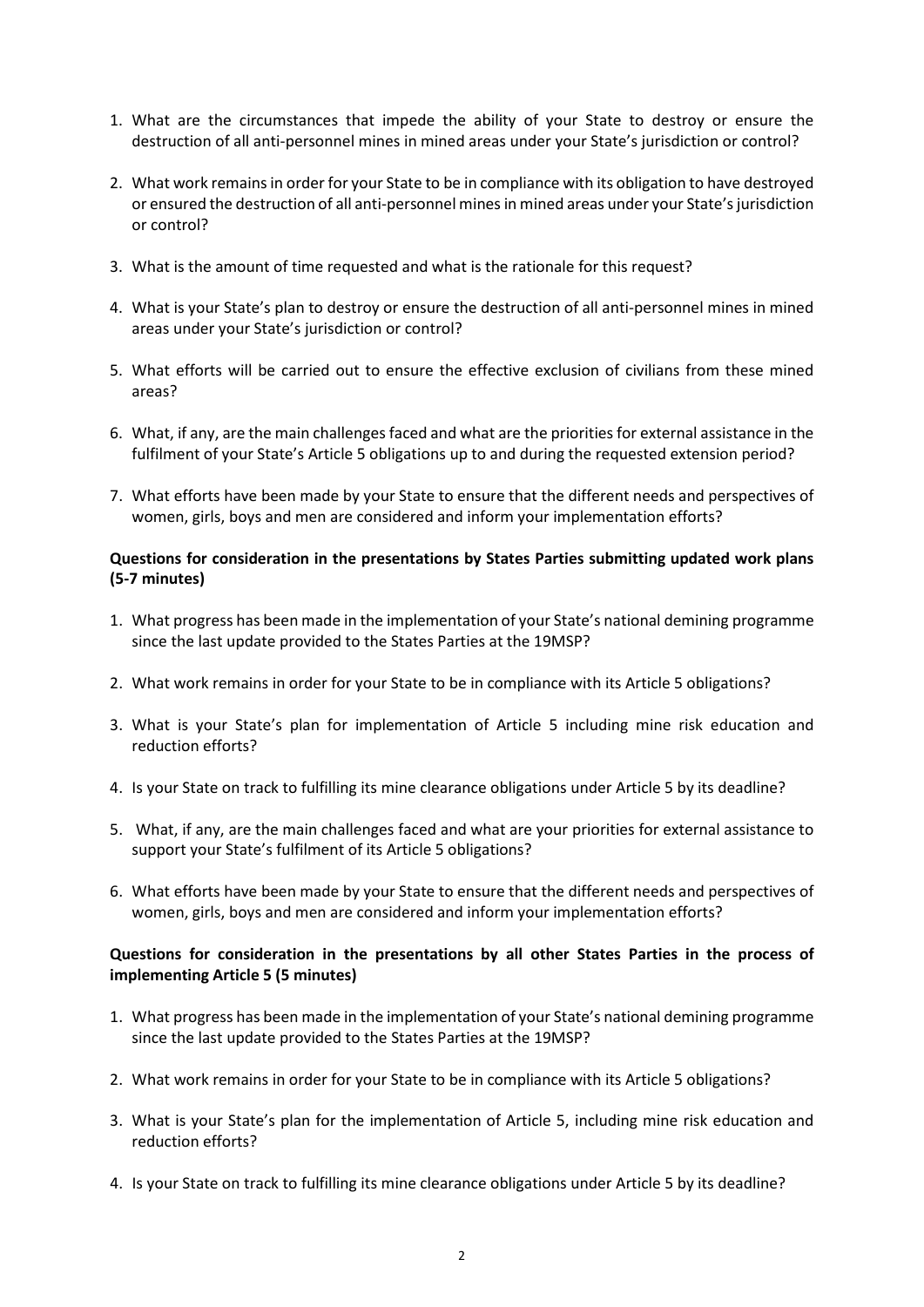- 5. What, if any, are the main challenges faced and what are your priorities for external assistance to support your State's fulfilment of its Article 5 obligations?
- 6. What efforts have been made by your State to ensure that the different needs and perspectives of women, girls, boys, and men are considered and inform your implementation efforts?
- Other States Parties and organisations with general remarks on Article 5 implementation will be given the floor (3 minutes).

**Agenda item 7: Matters related to the mandate of the Committee on the Enhancement of Cooperation and Assistance** 

#### **Questions for consideration by States Parties seeking assistance (5-7 minutes)**

- 1. What efforts has your State carried out to encourage support to flow to the national mine action program including by carrying out actions that demonstrate high-level national ownership as defined by the States Parties, including by ensuring:
	- i. high level interest and leadership in fulfilling obligations and addressing challenge;
	- ii. State entity empowered and provided with the human, financial and material capacity to carry out its responsibilities;
	- iii. a clear understanding of the size, location and quality of the challenge or a commitment to promptly acquire such an understanding;
	- iv. a realistic but not unambitious plan to address the challenge as soon as possible; and
	- v. a regular significant national financial commitment by the affected State itself.
- 2. What efforts, if relevant, has your State put forth in exploring alternative and/or innovative sources of funding?
- 3. What efforts have been made by your state to ensure regular dialogue with national and international stakeholders including through the establishment of a national platform?
- 4. What challenges does your State face in this regard and what have been the results of these efforts?
- 5. How has your State developed and promoted bilateral, regional and international cooperation, including South-South cooperation by sharing its national experience and good practices, resources, technology and expertise to implement the Convention?

#### **Questions for consideration by States Parties in a position to provide assistance (5 minutes)**

- 1. How has your State developed and promoted bilateral, regional and international cooperation, including South-South cooperation by sharing its national experience and good practices, resources, technology and expertise to implement the Convention?
- 2. How has your State effectively used all possible avenues to support States Parties seeking assistance to complete implementation of their mine clearance obligations and to support mine risk education, stockpile destruction, adoption of appropriate national implementation measures, as well as meeting victims' needs and guaranteeing their rights?
- 3. What effort has your State put forward to explore all possible alternative and/or innovative sources of funding.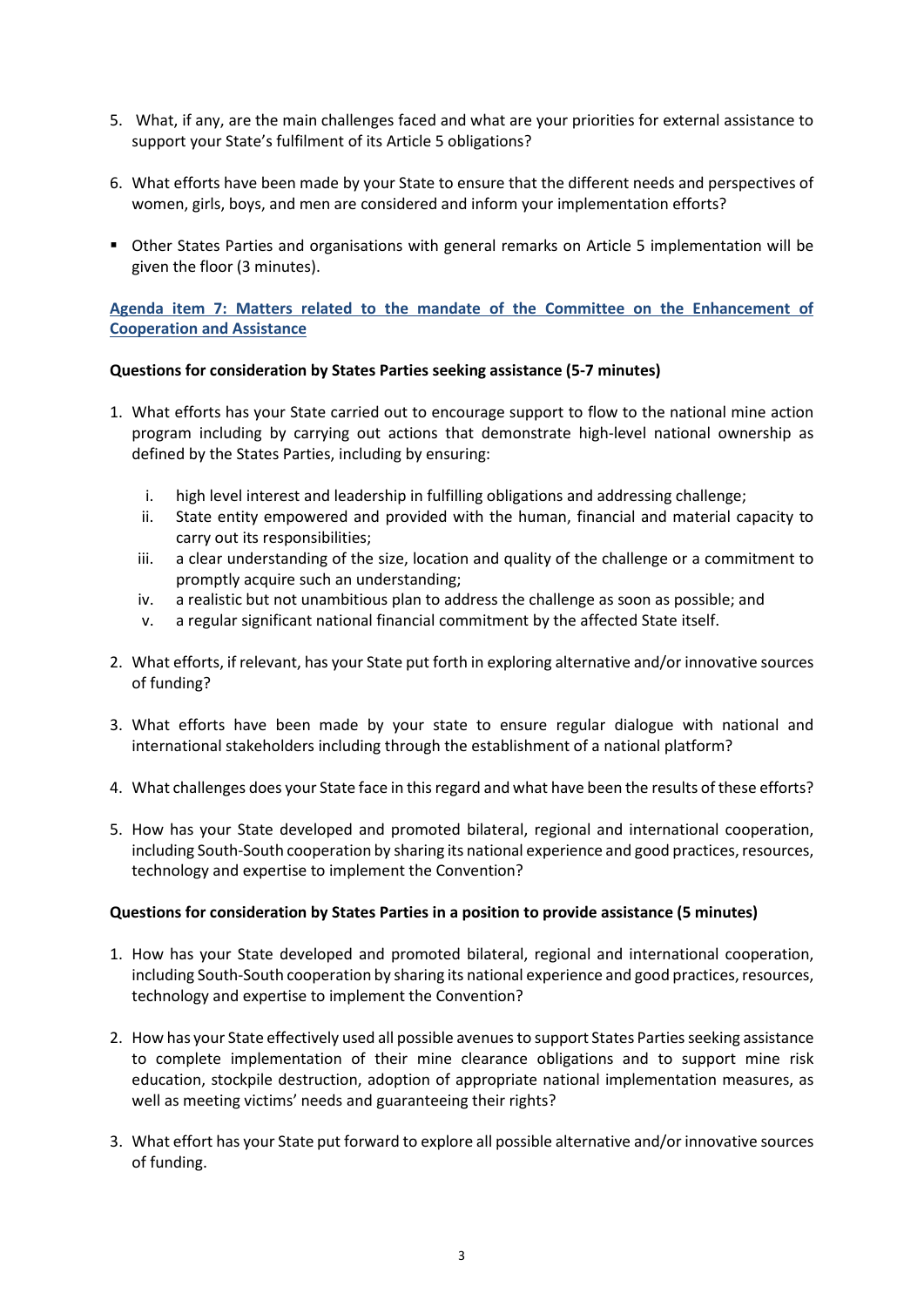- 4. What support has your State provided to the implementation of clear, evidence based national strategies and work plans to address mined areas?
- 5. What support has your State provided to victim assistance through mine action budget, and/or through integrating victim assistance into broader development and humanitarian efforts?
- 6. What efforts have your State made to coordinate their support for the effective implementation of Convention obligations by affected States Parties?
- 7. What efforts have been made by your State to ensure that the different needs and perspectives of women, girls, boys, and men are considered and inform your cooperation and assistance efforts?

#### **Agenda item 8: Matters related to the mandate of the Committee on Cooperative Compliance**

## **Questions for consideration by States Parties in which allegations of use of anti-personnel mines have been reported (5-7 minutes)**

- 1. Can your State provide updated information on measures taken to address the allegations of use of anti-personnel mines in your State?
- 2. If it has not yet done so, what progress has your State made to take all appropriate legal, administrative and other measures to prevent and suppress any activity that is prohibited under this Convention undertaken by persons or on territory under its jurisdiction or control?

#### **Questions for consideration by all States Parties (5-7 minutes)**

1. If it has not yet done so, what progress has your State made or will have made by the Twentieth Meeting of the States Parties, to take all appropriate legal, administrative and other measures to prevent and suppress any activity that is prohibited under this Convention undertaken by persons or on territory under its jurisdiction or control?

#### **Agenda item 9: Matters related to the mandate of the President**

a. Universalization

#### **Questions for consideration by States not party (5 minutes)**

- 1. Has your State taken any practical steps, such as formalised commitments not to use, produce or transfer anti-personnel, or to destroy stockpiles?
- 2. What is your position on ratifying or acceding to the Convention in the near term, in the medium term and in the long term?
- 3. What is the primary reason for your State not acceding to the Convention?

#### **Questions for consideration by all States Parties (5 minutes)**

- 1. What actions has your State taken since the 19MSP to promote formal adherence to the Convention by States not party?
- 2. What actions has your State taken to condemn violation of the Convention's norms?